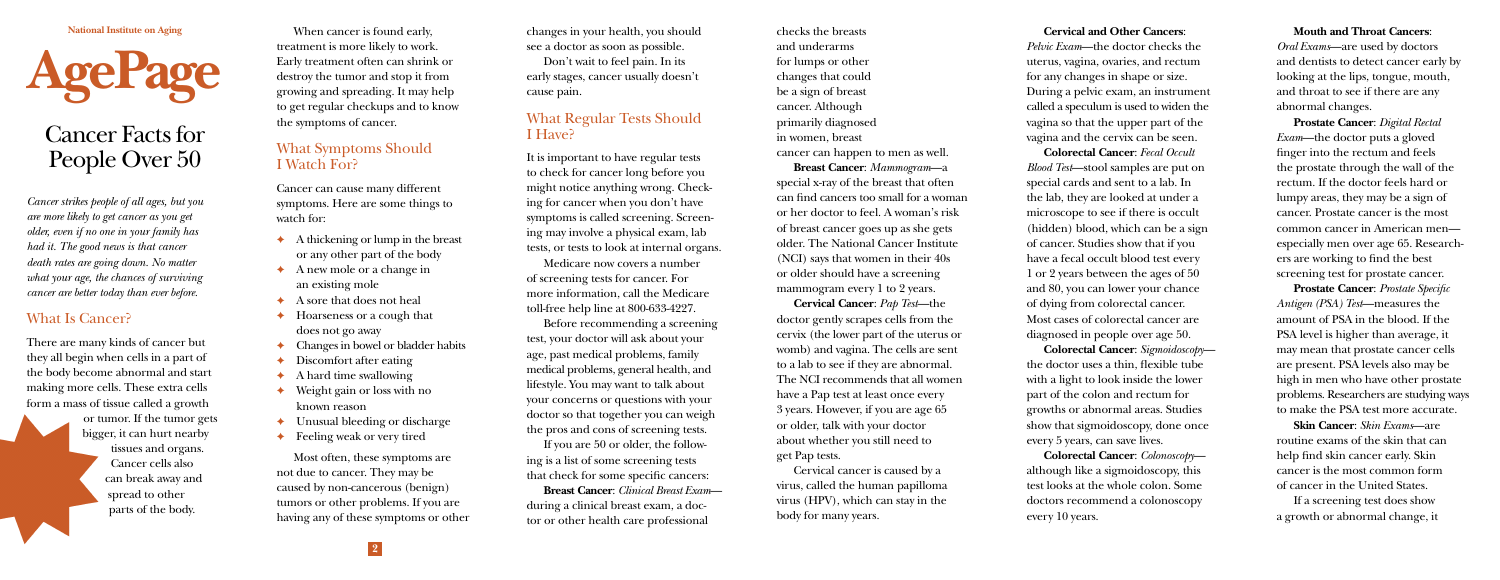changes in your health, you should see a doctor as soon as possible.

Don't wait to feel pain. In its early stages, cancer usually doesn't cause pain.

#### What Regular Tests Should I Have?

It is important to have regular tests to check for cancer long before you might notice anything wrong. Checking for cancer when you don't have symptoms is called screening. Screening may involve a physical exam, lab tests, or tests to look at internal organs.

Medicare now covers a number of screening tests for cancer. For more information, call the Medicare toll-free help line at 800-633-4227.

Before recommending a screening test, your doctor will ask about your age, past medical problems, family medical problems, general health, and lifestyle. You may want to talk about your concerns or questions with your doctor so that together you can weigh the pros and cons of screening tests.

If you are 50 or older, the following is a list of some screening tests that check for some specific cancers:

**Breast Cancer**: *Clinical Breast Exam* during a clinical breast exam, a doctor or other health care professional

checks the breasts and underarms for lumps or other changes that could be a sign of breast cancer. Although primarily diagnosed in women, breast

cancer can happen to men as well.

**Breast Cancer**: *Mammogram*—a special x-ray of the breast that often can find cancers too small for a woman or her doctor to feel. A woman's risk of breast cancer goes up as she gets older. The National Cancer Institute (NCI) says that women in their 40s or older should have a screening mammogram every 1 to 2 years.

**Cervical Cancer**: *Pap Test*—the doctor gently scrapes cells from the cervix (the lower part of the uterus or womb) and vagina. The cells are sent to a lab to see if they are abnormal. The NCI recommends that all women have a Pap test at least once every 3 years. However, if you are age 65 or older, talk with your doctor about whether you still need to get Pap tests.

Cervical cancer is caused by a virus, called the human papilloma virus (HPV), which can stay in the body for many years.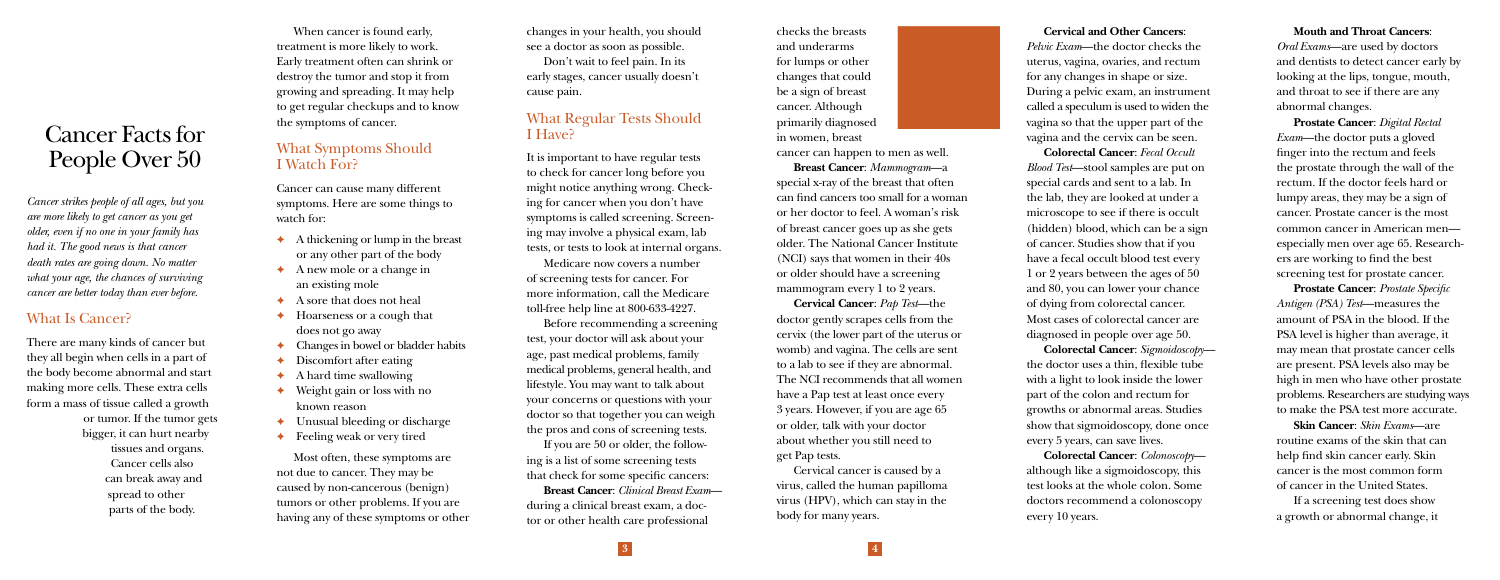**Cervical and Other Cancers**: *Pelvic Exam*—the doctor checks the uterus, vagina, ovaries, and rectum for any changes in shape or size. During a pelvic exam, an instrument called a speculum is used to widen the vagina so that the upper part of the vagina and the cervix can be seen.

**Colorectal Cancer**: *Fecal Occult Blood Test*—stool samples are put on special cards and sent to a lab. In the lab, they are looked at under a microscope to see if there is occult (hidden) blood, which can be a sign of cancer. Studies show that if you have a fecal occult blood test every 1 or 2 years between the ages of 50 and 80, you can lower your chance of dying from colorectal cancer. Most cases of colorectal cancer are diagnosed in people over age 50.

**Colorectal Cancer**: *Sigmoidoscopy* the doctor uses a thin, flexible tube with a light to look inside the lower part of the colon and rectum for growths or abnormal areas. Studies show that sigmoidoscopy, done once every 5 years, can save lives.

**Colorectal Cancer**: *Colonoscopy* although like a sigmoidoscopy, this test looks at the whole colon. Some doctors recommend a colonoscopy every 10 years.

**Mouth and Throat Cancers**: *Oral Exams*—are used by doctors and dentists to detect cancer early by looking at the lips, tongue, mouth, and throat to see if there are any abnormal changes.

**Prostate Cancer**: *Digital Rectal Exam*—the doctor puts a gloved finger into the rectum and feels the prostate through the wall of the rectum. If the doctor feels hard or lumpy areas, they may be a sign of cancer. Prostate cancer is the most common cancer in American men especially men over age 65. Researchers are working to find the best screening test for prostate cancer.

**Prostate Cancer**: *Prostate Specific Antigen (PSA) Test*—measures the amount of PSA in the blood. If the PSA level is higher than average, it may mean that prostate cancer cells are present. PSA levels also may be high in men who have other prostate problems. Researchers are studying ways to make the PSA test more accurate.

**Skin Cancer**: *Skin Exams*—are routine exams of the skin that can help find skin cancer early. Skin cancer is the most common form of cancer in the United States.

If a screening test does show a growth or abnormal change, it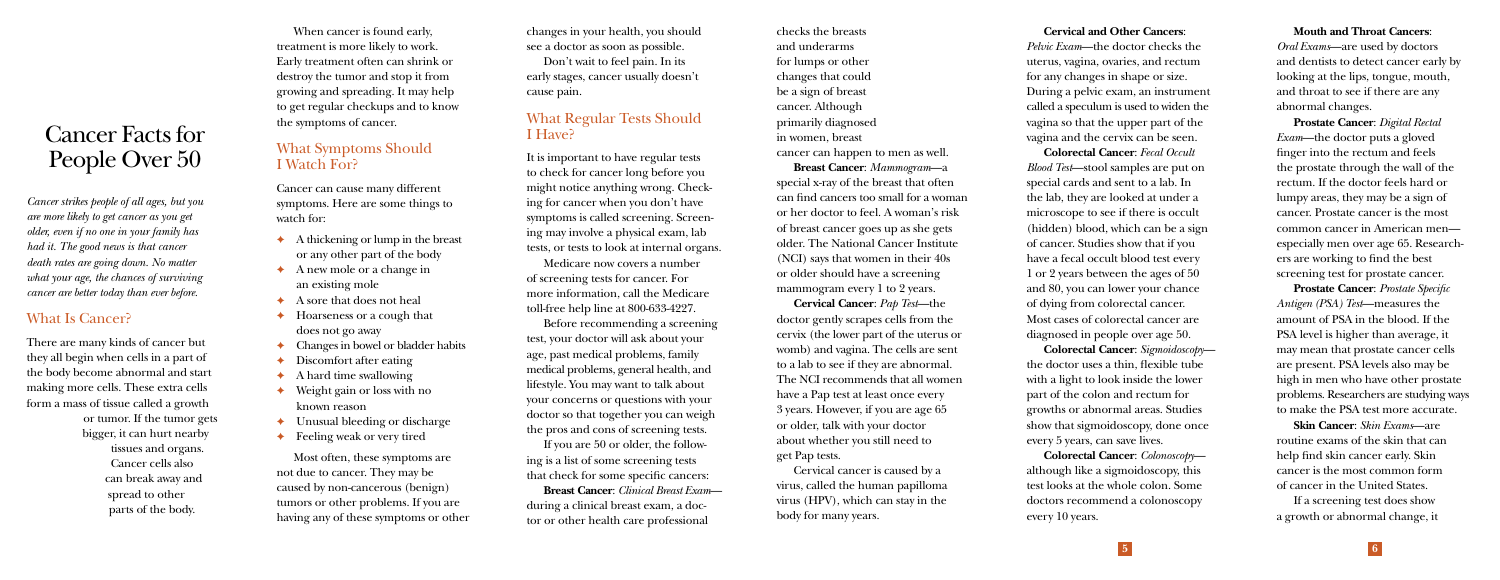doesn't always mean that you have cancer. You may need more tests. A biopsy is the only sure way to know whether the problem is cancer. In a biopsy, a small piece of tissue is taken from the abnormal area and looked at under a microscope to check for cancer cells. If tests show you have cancer, you should talk with your doctor and decide how to treat it as soon as possible.

#### How Is Cancer Treated?

There are a number of cancer treatments. These include surgery, radiation therapy, and chemotherapy (anticancer drugs). Recently, doctors have also been using biological therapy for some cancers. Some biological therapies help the body's own defenses kill cancer cells. Other biological therapies block the chain of events in and around cancer cells so that they die or stop growing.

People with cancer often see different specialists. These may include a medical oncologist (specialist in cancer treatment), a surgeon, a radiation oncologist (specialist in radiation therapy), and others. The doctor may talk with you about using one type of treatment alone or two or more

treatments together. Your choice of treatment depends on the type of cancer you have, where it is in the body, and the stage it is at. You and your doctor will also take into account your overall health and any specific health problems you may have.

You may have heard that older people cannot have the same treatments as younger people with cancer. But studies show that treatments used in younger adults are often safe and work just as well in older adults.

Before starting treatment, you may want another doctor to go over the diagnosis and treatment plan. This is called getting a second opinion. Some insurance companies require a second opinion; others may pay for a second opinion if you ask for one.

Some cancer patients take part in studies of new treatments. These studies—called clinical trials—are meant to find out whether new treatments are safe and whether they work or work better than other treatments. If you are a cancer patient and are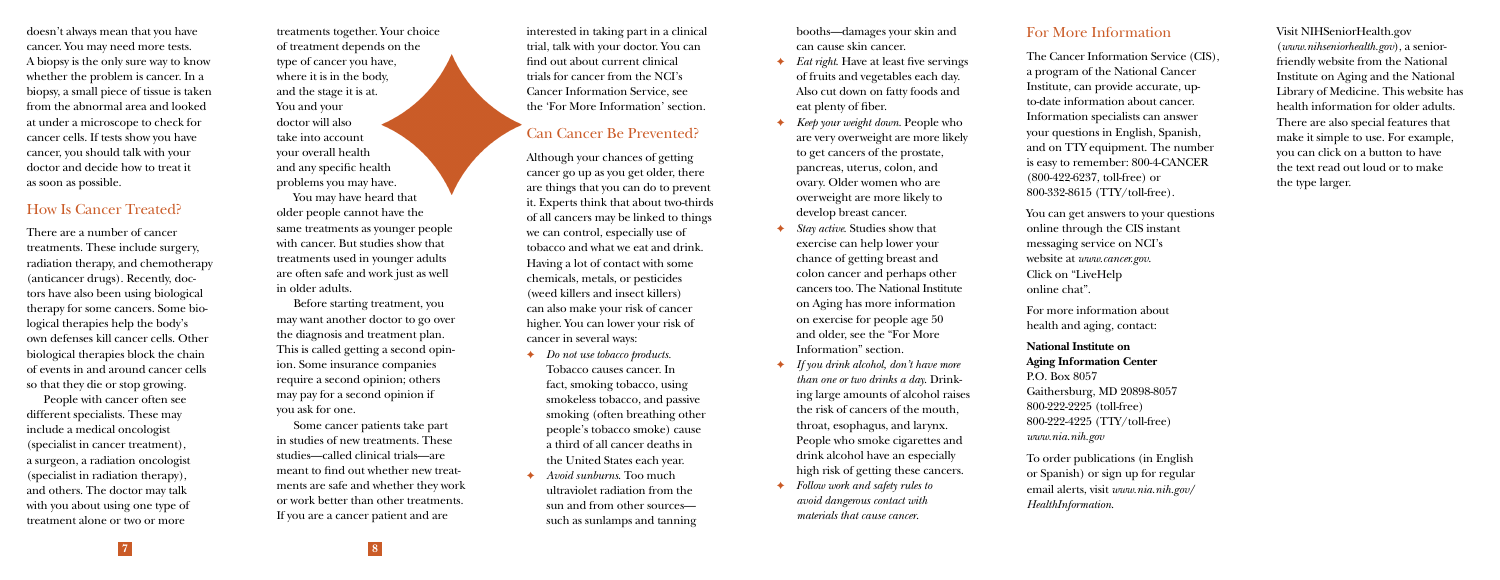interested in taking part in a clinical trial, talk with your doctor. You can find out about current clinical trials for cancer from the NCI's Cancer Information Service, see the 'For More Information' section.

## Can Cancer Be Prevented?

Although your chances of getting cancer go up as you get older, there are things that you can do to prevent it. Experts think that about two-thirds of all cancers may be linked to things we can control, especially use of tobacco and what we eat and drink. Having a lot of contact with some chemicals, metals, or pesticides (weed killers and insect killers) can also make your risk of cancer higher. You can lower your risk of cancer in several ways:

- ✦ *Do not use tobacco products.*  Tobacco causes cancer. In fact, smoking tobacco, using smokeless tobacco, and passive smoking (often breathing other people's tobacco smoke) cause a third of all cancer deaths in the United States each year.
- ✦ *Avoid sunburns*. Too much ultraviolet radiation from the sun and from other sources such as sunlamps and tanning

booths—damages your skin and can cause skin cancer.

- ✦ *Eat right*. Have at least five servings of fruits and vegetables each day. Also cut down on fatty foods and eat plenty of fiber.
- ✦ *Keep your weight down*. People who are very overweight are more likely to get cancers of the prostate, pancreas, uterus, colon, and ovary. Older women who are overweight are more likely to develop breast cancer.
- Stay *active*. Studies show that exercise can help lower your chance of getting breast and colon cancer and perhaps other cancers too. The National Institute on Aging has more information on exercise for people age 50 and older, see the "For More Information" section.
- ✦ *If you drink alcohol, don't have more than one or two drinks a day*. Drinking large amounts of alcohol raises the risk of cancers of the mouth, throat, esophagus, and larynx. People who smoke cigarettes and drink alcohol have an especially high risk of getting these cancers.
- ✦ *Follow work and safety rules to avoid dangerous contact with materials that cause cancer*.

**9 10**